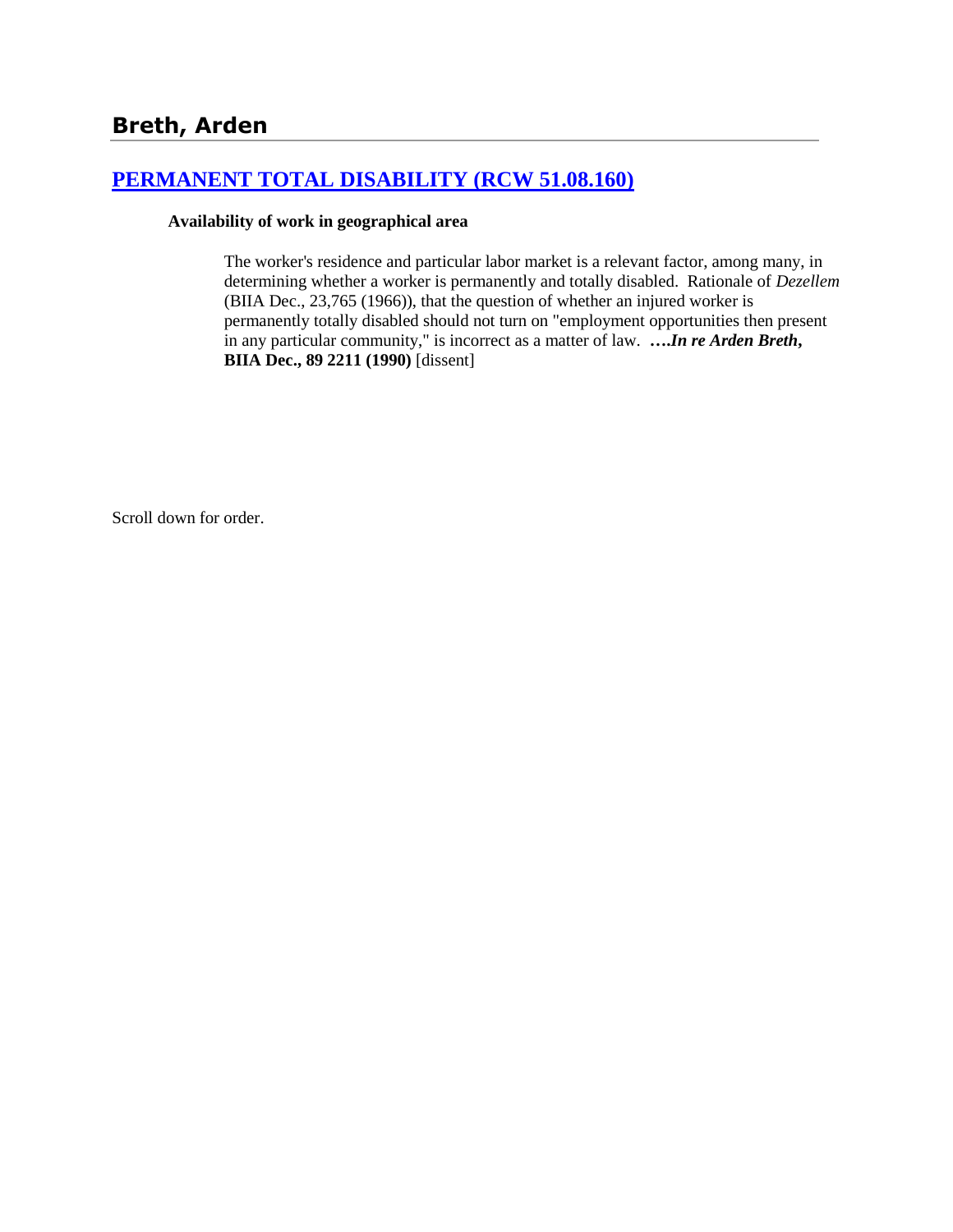#### **BEFORE THE BOARD OF INDUSTRIAL INSURANCE APPEALS STATE OF WASHINGTON**

**)**

**IN RE: ARDEN V. BRETH ) DOCKET NOS. 89 2211 & 89 2214**

**CLAIM NO. J-578161 ) DECISION AND ORDER**

APPEARANCES:

Claimant, Arden V. Breth, by Patrick R. McMullen

Employer, Totem Trail Restaurant, by None

Department of Labor and Industries, by The Attorney General, per Jeffrey Boyer and Douglas D. Walsh, Assistants

These are consolidated appeals. The appeal assigned Docket No. 89 2211 is an appeal filed by the claimant on June 28, 1989 from an order of the Department of Labor and Industries dated June 16, 1989 which terminated time loss compensation on March 7, 1989. **REVERSED AND REMANDED.**

The appeal assigned Docket No. 89 2214 is an appeal filed by the claimant on June 28, 1989 from an order of the Department of Labor and Industries dated June 20, 1989 which closed the claim with time loss compensation as paid and with a permanent partial disability award for back impairment equal to 5% as compared to total bodily impairment, paid at 75% of the monetary value pursuant to RCW 51.32.080(2). Reversed and remanded.

## **DECISION**

Pursuant to RCW 51.52.104 and RCW 51.52.106, this matter is before the Board for review and decision on a timely Petition for Review filed by the claimant to a Proposed Decision and Order issued on March 30, 1990. The Proposed Decision and Order affirmed the Department order dated June 16, 1989, in the appeal assigned Docket No. 89 2211, which terminated time loss compensation effective March 7, 1989. In Docket No. 89 2214, the order dated June 20, 1989, which closed the claim with time loss compensation as paid and a permanent partial disability award equal to 5% as compared to total bodily impairment for back impairment, was reversed, and the claim remanded to the Department to pay a permanent partial disability award equal to 10% as compared to total bodily impairment (Category 3 of WAC 296-20-280), to be paid at 75% of the monetary value pursuant to RCW 51.32.080(2), and close the claim.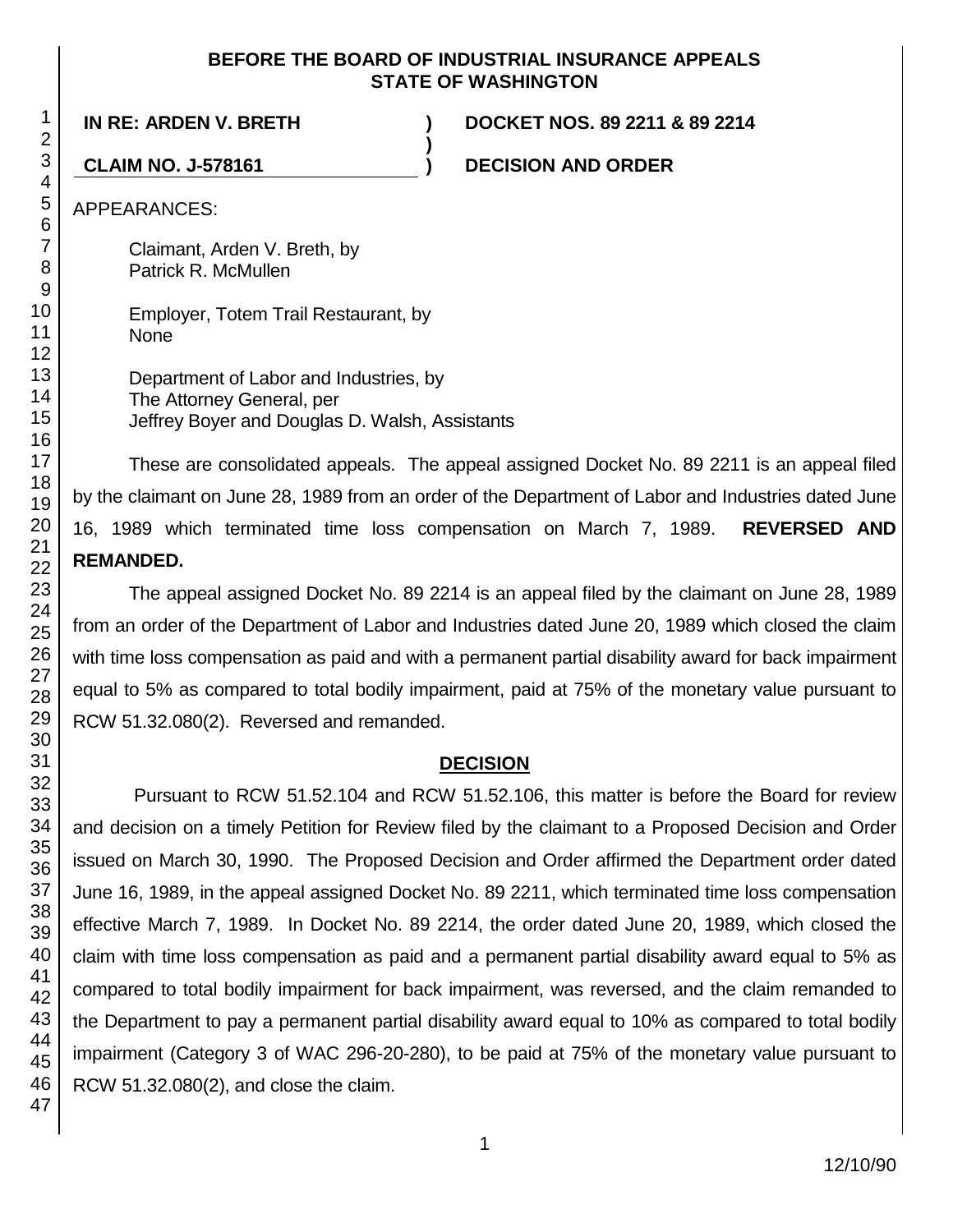The Board has reviewed the evidentiary rulings in the record of proceedings and finds that no prejudicial error was committed and said rulings are hereby affirmed.

The Proposed Decision and Order exhaustively and accurately sets forth the evidence presented. We are not inclined to reiterate the discussion of the evidence relating to the extent of the permanent partial disability suffered by Mr. Breth or the limitations placed on him as a result of the industrial injury. We concur with our Industrial Appeals Judge that Mr. Breth's condition causally related to the industrial injury of May 2, 1985 is fixed and stable and has produced a permanent partial disability equal to a Category 3 impairment for a low back condition. The Department has not petitioned for review of that determination. We also concur with our Industrial Appeals Judge that Mr. Breth's industrial injury now limits him to sedentary work. Both vocational witnesses so testified.

The difficult question raised by this appeal is whether Mr. Breth is permanently and totally disabled as a result of the industrial injury. In resolving that question, we must determine whether a worker's geographical location or labor market plays any role in deciding whether that worker is permanently totally disabled.

The issue of Mr. Breth's geographical location or labor market arose for the first time, almost incidentally, during the Department's cross-examination of the claimant's vocational expert. During direct examination of the Department's vocational expert, the Department's representative once again raised the issue. As a result, the industrial appeals judge requested and received post-hearing briefs. In his Proposed Decision and Order, he specifically rejected geographical location as a relevant factor in the permanent total disability equation.

The claimant has been careful to point out that the medical and vocational testimony establishes he is entitled to a pension, regardless of the labor market question. That is, Mr. Breth argues that the single factor of where he resides should not determine his eligibility for a workers' compensation pension, one way or the other. He does contend, however, that since the Department has raised the issue of the claimant's residence, that factor should be considered along with all other relevant factors.

Our Industrial Appeals Judge relied on a previous Board decision, In re Lester R. Dezellem, BIIA Dec., 23,765 (1966), and rejected any consideration of the location of Mr. Breth's residence as a factor in determining permanent total disability. In Dezellem, the Board stated: "The [Industrial Insurance] Act does not intend that the decision, on a question of whether an injured workman is permanently totally disabled or not, should turn on employment opportunities then present in any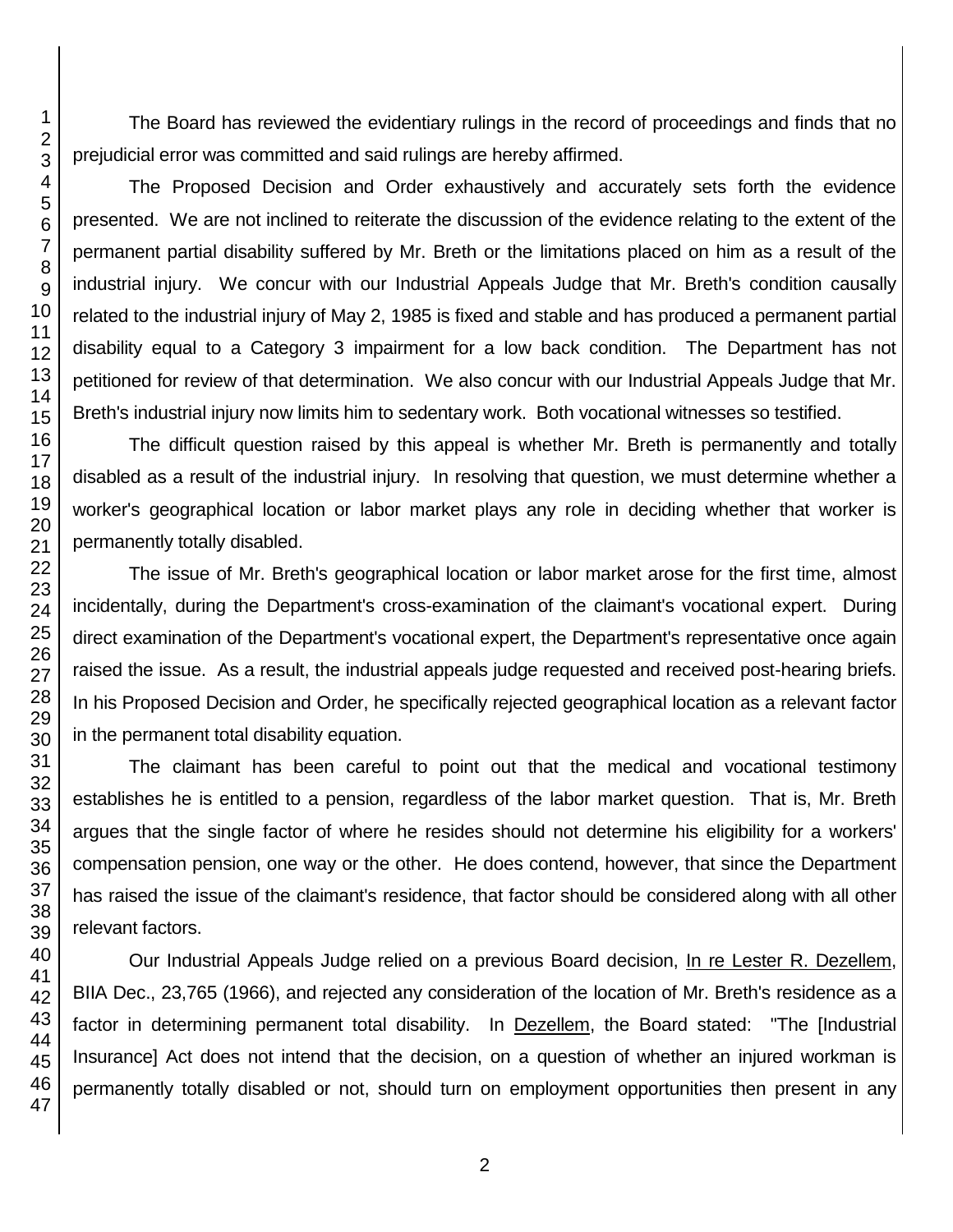particular community." Dezellem, at 3. Based in part upon Dezellem, the Industrial Appeals Judge found that Mr. Breth had failed to establish permanent and total disability.

The rationale set forth in **Dezellem** is incorrect as a matter of law. The worker's particular labor market is a relevant factor, among many, in determining whether a worker is permanently and totally disabled. We conclude that Mr. Breth is permanently and totally disabled as a result of his industrial injury.

Mr. Arden Breth is 58 years old with an 11th grade education. He has always worked in medium to heavy labor, working in a paint factory; as an abalone diver; as a truck farmer; and in construction. He also has experience as a cook on fishing vessels, and for a short period of time worked as a chef in a restaurant in the Seattle area. In 1980, five years prior to this industrial injury, Mr. Breth purchased a home in Marblemount, Washington. Marblemount is a community located on the Skagit River in Skagit County, approximately 70 miles northeast of Everett, Washington.<sup>1</sup> While living in Marblemount, Mr. Breth was employed for a time, weaving commercial fishing nets in his home for a business located on Bainbridge Island, Washington. This was medium to heavy work. In addition, he worked in various jobs, including woodcutting and construction. Mr. Breth injured his low back while working as a cook in a restaurant located in Rockport, Washington, a community approximately eight miles from Marblemount. As we have previously indicated, Mr. Breth suffers a permanent partial disability to the low back equal to a Category 3 impairment and is limited to sedentary work as a result of the industrial injury. With this composite picture of Mr. Breth we must determine whether he is permanently and totally disabled as a result of the industrial injury.

The concept of permanent total disability was discussed at some length in Fochtman v. Dep't of Labor & Indus., 7 Wn.App. 286 (1972). The court stated that:

> Total disability is inability, as the result of a work-connected injury, to perform or obtain work suitable to the workman's qualifications and training. Total disability is not a purely medical question. It is a hybrid quasi-medical concept in which there are intermingled in various combinations, the medical fact of loss of function and disability, together with the inability to perform and the inability to obtain work as a result of his industrial injury.

Fochtman, at 294 (Emphasis added). The court went on to state that:

l <sup>1</sup>Pursuant to ER 201 we have taken judicial notice of a number of geographical facts in this appeal, relying on the Official Washington State Highway Map published by the Department of Transportation.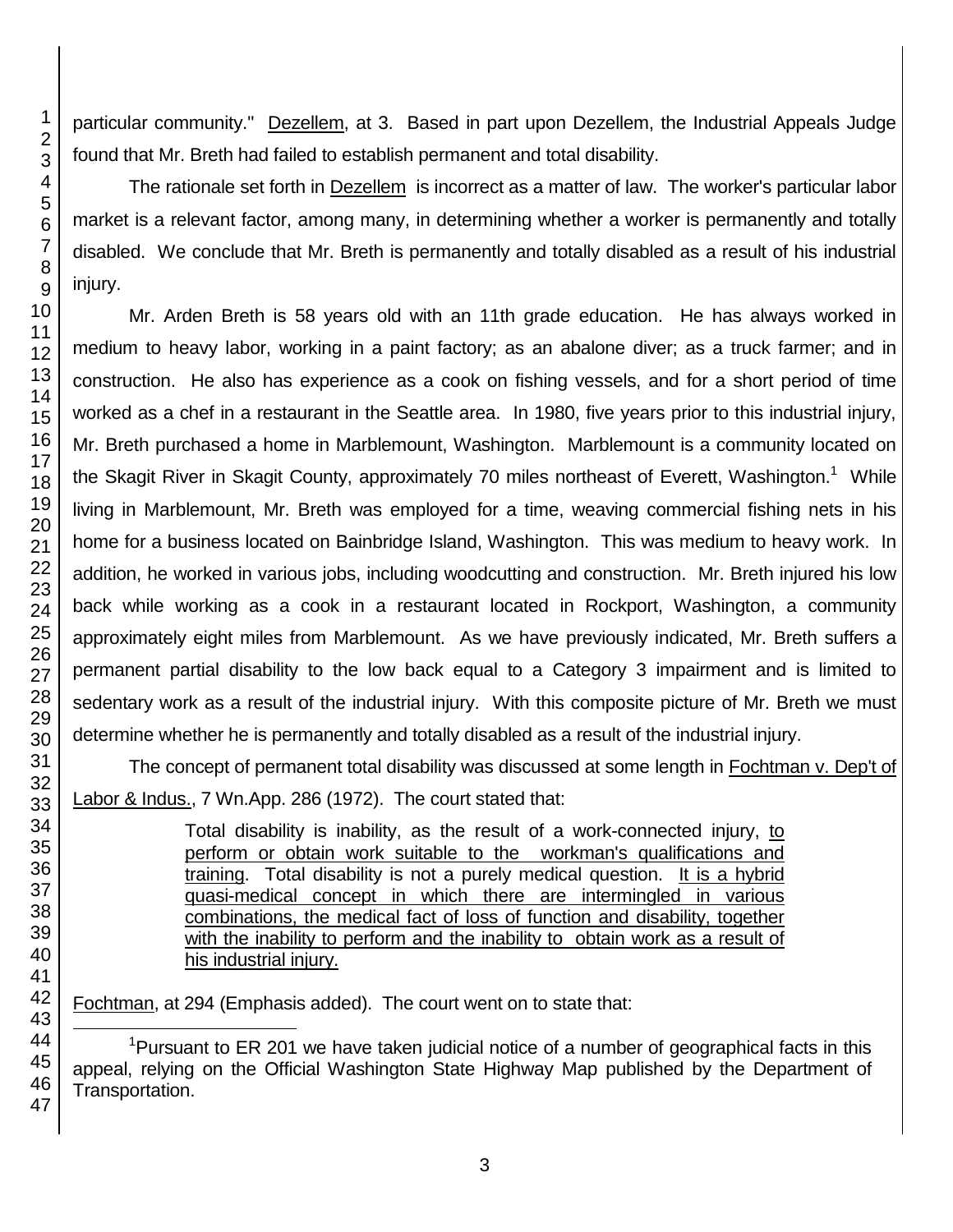Proof of permanent total disability is more individualized than proof of permanent partial disability. The testimony necessarily requires a study of the whole man as an individual -- his weakness and strengths, his age, education, training and experience, his reaction to his injury, his loss of function and other relevant factors that build toward the ultimate conclusion of whether he is, as a result of his injury, disqualified from employment generally available in the labor market.

Fochtman, at 295 (Emphasis added).

Thus, the court in Fochtman specifically considered whether the industrial injury had precluded the worker "from employment generally available in the labor market". Fochtman, at 295.

Cynthia Backlund, a vocational consultant, testified that sedentary work within Mr. Breth's capabilities was not available in the Marblemount area. Thus, according to Ms. Backlund, the claimant's place of residence is a barrier to his employability.

Mr. Carl Gann, a vocational rehabilitation counselor, believed Mr. Breth could work in sedentary employment as an order clerk in a wholesale food warehouse. While he believed positions were available in western Washington, he candidly admitted that he was unaware of any such businesses in Skagit County.

This Board has addressed the labor market issue in two previous decisions. In Dezellem, the Board rejected any consideration of the local labor market as a factor in determining permanent total disability. In In re Daniel T. Furlong, BIIA Dec., 65,138 (1985), the Seattle employer offered an "odd lot" job to the worker, who had moved to Alaska. The Board held that the "odd lot" job was not "available" to the worker and found him permanently totally disabled.

We have been unable to locate any court decisions in our state which directly address this issue. We have therefore examined case law in other jurisdictions. In those states where a worker is required to show that he has actually looked for work in order to justify the inability to find employment, the courts have refused to require the worker to move from his residence or search outside of his immediate community. See, McMannis v. Mad-Ray Modulars, Inc., 289 So.2d 715 (Fla. 1974); Genelus v. Boran, Craig, Schreck Const. Co., 438 So.2d 964 (Fla. App. 1st Dist.1983). In those jurisdictions the worker is entitled to total disability benefits if he is unable to find employment within his immediate community. Phelps Dodge Corp., Morenci Branch v. Industrial Commission, 90 Ariz. 248 (1961); Reese v. Preston Marketing Association, 274 Minn. 150 (1966).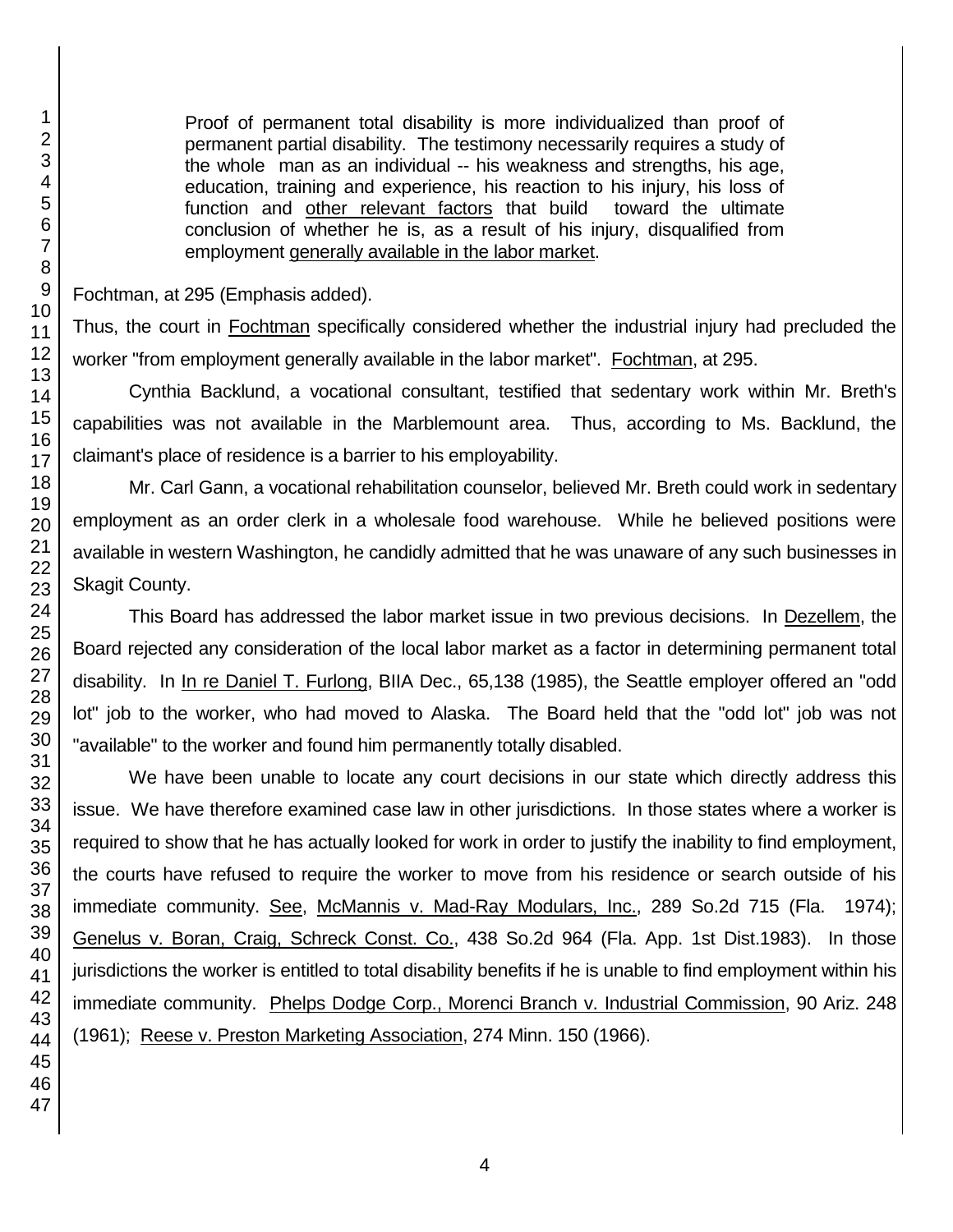Those jurisdictions only require the worker to look in his immediate community for employment opportunities. Our Act does not contemplate such a limited approach. While the relevance of the worker's labor market and its effect on continued employment has not been specifically addressed by our courts, under Fochtman the only logical approach is to consider the worker's residence as one of the "other relevant factors" in determining whether a worker is permanently totally disabled.

The Department itself requires a worker's labor market to be considered when the worker is evaluated vocationally. WAC 296-18A-450 specifically requires vocational rehabilitation plans to contain: "(c) Labor market information indicating the employability of the injured worker at plan completion." In addition, it is the Department, not the claimant, which has stressed the availability of employment in the western Washington labor market, particularly Snohomish County, as an appropriate factor to be considered. As Mr. Gann testified:

> One of the things that vocational rehabilitation counselors do is look at Employment Security publications or data which tells us about numbers of job openings in different geographical areas. In Snohomish county, which is the county below where Marblemount is located, there were five openings reported by job service and that is recorded in Employment Security's latest publication in October, 1987. What that indicates to me is that there were five job opening (sic) that were called in and requested by employers. That does not mean that they were all job openings that existed because an employer is not required to report a job opening with job service, but it is one way of look (sic) to see if there are any openings or people working in that specific occupation or DOT title number.

Tr. 1/29/90, at 19.

It seems fairly obvious that a worker's employability cannot be discussed in the abstract. There must be some reference to jobs which are generally available in a particular labor market. There is quite a bit of difference between an injured Washington worker who is capable of performing a job which is generally available in another state, and an injured Washington worker who is capable of employment generally available in the local area where he resides. As the geographical area narrows and gets closer to home, the determination of what constitutes the relevant labor market becomes more difficult.

For example, does the labor market for a worker who resides in King County include Spokane County? Does the labor market for a worker who resides in Skagit County include Jefferson County? Does it matter how much money a worker is able to make? Does it matter if the worker is accustomed to employment involving travel?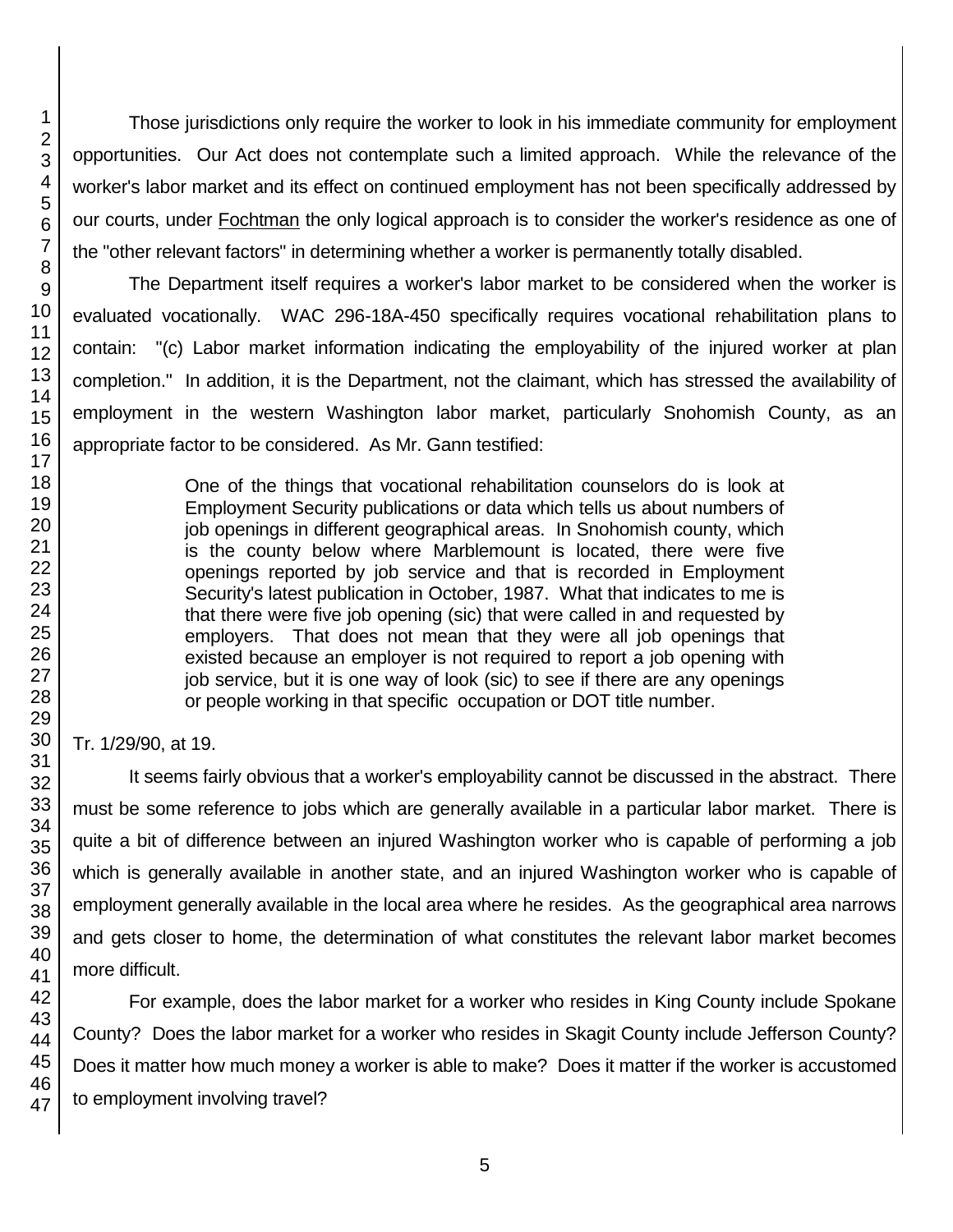There simply is no hard and fast rule regarding what constitutes the relevant labor market. What is clear, however, is that a vocational counselor's opinions are meaningless without some reference to real jobs which are available in a real labor market, accessible to the particular worker. As the court stressed in Fochtman, the determination of whether a worker is permanently totally disabled requires an individualized analysis of the particular worker.

Mr. Breth's residence in Marblemount, Washington is a factor to consider in determining his ability to perform or obtain work on a reasonably continuous basis. The testimony of both vocational consultants persuades us that the labor market associated with Marblemount, Washington lacks sedentary jobs within Mr. Breth's capacity. Although Mr. Gann's testimony consistently refers to sedentary jobs available in western Washington, we do not believe our Act requires Mr. Breth to abandon his home in Marblemount. Nor do we believe it is reasonable to require Mr. Breth to commute the considerable distance to the metropolitan areas of western Washington in order to find sedentary work. Mr. Breth was able to work most of his life in medium to heavy types of employment. He did this for five years while living in the area where he has chosen to make his home, Marblemount, Washington. It is the industrial injury which now precludes him from continued employment in the location of his residence.

In the final analysis, Mr. Gann's testimony does not convince us that Mr. Breth is employable. His testimony is based solely on a review of records; he had no personal contact with Mr. Breth. He identified only one job which he felt Mr. Breth could perform -- an order clerk in the wholesale food industry. He reviewed Employment Security data for that position in Snohomish County only. That data revealed five job openings as of October, 1987, not June, 1989, when the orders under appeal were issued.

Claimant's vocational expert testified that he had no transferable skills and was not employable. Mr. Gann's testimony does not persuade us otherwise. We are convinced that "as a result of his injury" Mr. Breth is "disqualified from employment generally available in the labor market." Fochtman, at 295. Thus, he was entitled to a pension as of June 20, 1989, and to time loss compensation for the periods of July 15, 1988 through October 15, 1988 and March 8, 1989 through June 19, 1989.

# **FINDINGS OF FACT**

1. On May 15, 1985 the Department of Labor and Industries received an accident report alleging that on May 2, 1985 the claimant injured his back during the course of his employment with Totem Trail Restaurant. Benefits were provided. On June 16, 1989 the Department issued an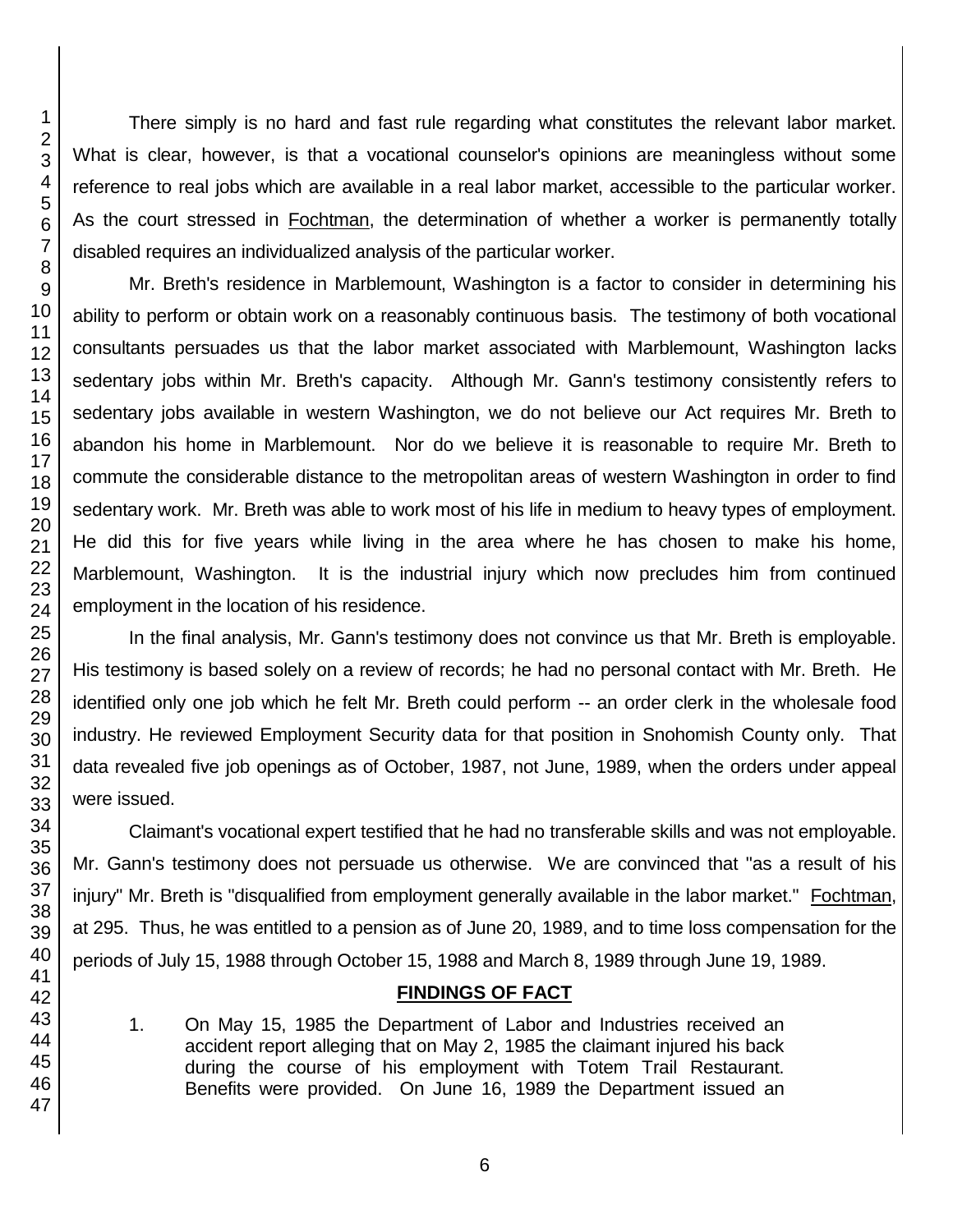order terminating claimant's time loss compensation with the payment for the period beginning January 17, 1989 and ending March 7, 1989. On June 28, 1989 the claimant filed a notice of appeal with the Board of Industrial Insurance Appeals. On July 19, 1989 the Board issued an order granting the appeal, assigning it Docket No. 89 2211 and directing that proceedings be held.

On June 20, 1989, the Department issued an order closing the claim with time loss compensation as paid and with a permanent partial disability award for unspecified disabilities of 5% as compared to total bodily impairment, paid at 75% of the monetary value, pursuant to RCW 51.32.080(2). On June 28, 1989 the claimant filed a notice of appeal with the Board of Industrial Insurance Appeals. On July 19, 1989 the Board issued an order granting the appeal, assigning it Docket No. 89 2214 and directing that proceedings be held.

- 2. On May 2, 1985 the claimant did a substantial amount of lifting and cleaning, slipped twice on wet floors, and experienced pain in his low back during the course of his employment as a cook for Totem Trail Restaurant.
- 3. As the result of his industrial injury of May 2, 1985, claimant sustained myoligamentous back pain and aggravated preexisting degenerative arthritis in his thoracolumbar spine.
- 4. Claimant was born on August 6, 1932. He terminated his formal education in the 11th grade. Claimant spent three years in the Marine Corps, where he taught weapons. Claimant has had a varied work history, in medium to heavy labor. He was a laborer in a paint factory; an abalone diver; he worked in construction; he was a truck farmer; he worked as a cook on fishing vessels, tugboats and research vessels; he was a chef at a restaurant where he supervised 36 other workers; and he wove fishing nets. As a cook on fishing and research vessels he was responsible for filling out paperwork necessary to obtain ship stores and for planning and preparing meals.
- 5. In 1980, five years prior to the industrial injury, Mr. Breth purchased a home in Marblemount, Washington. Marblemount is a community located on the Skagit River in Skagit County, approximately 70 miles northeast of Everett, Washington. While living in Marblemount, Mr. Breth was employed for a time, weaving commercial fishing nets in his home for a business located on Bainbridge Island, Washington. This was medium to heavy work. Mr. Breth also worked in various jobs, including woodcutting and construction. Mr. Breth injured his low back while working as a cook in a restaurant located in Rockport, Washington, a community approximately eight miles from Marblemount.
- 6. As a result of his industrial injury of May 2, 1985, claimant is restricted to sedentary occupations where he can change positions at will. Claimant can use his hands for simple grasping, some pushing and pulling, and fine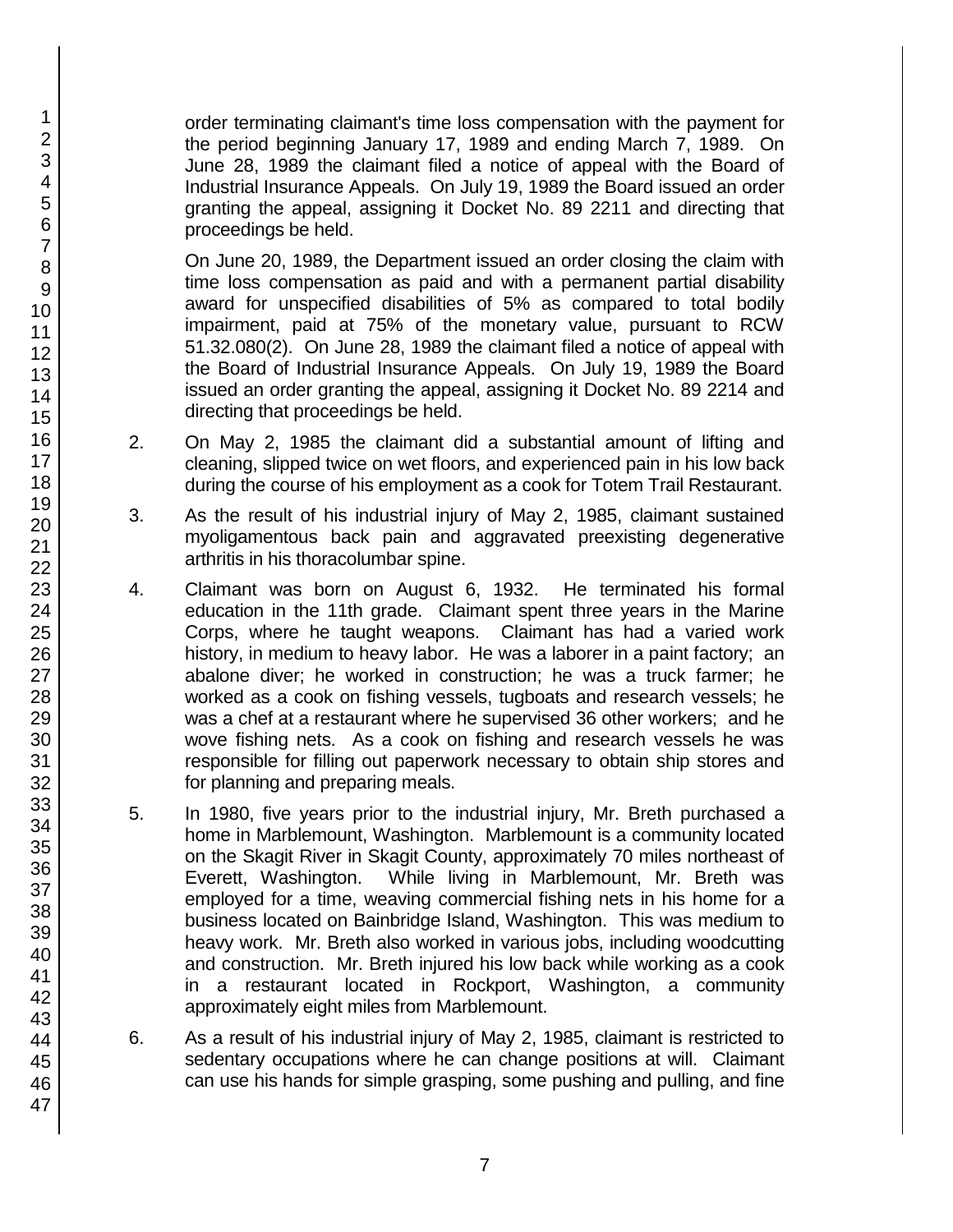finger manipulation. He can use his feet for repetitive movements and can occasionally bend, squat and crawl, and reach above shoulder level.

- 7. As of June 20, 1989, the claimant had a permanent partial disability resulting from his industrial injury of May 2, 1985 which is most consistent with that described by Category 3 of WAC 296-20-280, permanent dorso-lumbar and lumbosacral impairments. His disability was not substantiated by marked objective clinical findings.
- 8. There are no sedentary jobs available in Mr. Breth's labor market which are consistent with Mr. Breth's physical limitations and transferable skills.
- 9. As of June 20, 1989, the claimant's condition causally related to his industrial injury was fixed and not in need of treatment.
- 10. For the periods of July 15, 1988 through October 15, 1988 and March 8, 1989 through June 19, 1989, the claimant, given his age, education, work experience, and labor market, together with the residuals of his industrial injury, was precluded from engaging in gainful employment on a reasonable continuous basis.
- 11. As of June 20, 1989, taking into consideration claimant's age, education, training, work experience, and his labor market, together with the residuals of his industrial injury, the claimant was not capable of gainful employment on a reasonably continuous basis.

## **CONCLUSIONS OF LAW**

- 1. The Board of Industrial Insurance Appeals has jurisdiction over the parties and the subject matter to these appeals.
- 2. For the periods of July 15, 1988 through October 15, 1988 and March 8, 1989 through June 19, 1989, the claimant was a temporarily totally disabled worker within the meaning of RCW 51.32.090.
- 3. As of June 20, 1989, the claimant was a totally and permanently disabled worker within the meaning of RCW 51.08.160.
- 4. In the appeal assigned Docket No. 89 2211, the order of the Department of Labor and Industries dated June 16, 1989 which terminated claimant's time loss compensation with the payment for the period of January 17, 1989 through March 7, 1989 is incorrect and is reversed and this claim is remanded to the Department with instructions to pay time loss compensation for the periods July 15, 1988 through October 15, 1988 and March 8, 1989 through June 19, 1989.
- 5. In the appeal assigned Docket No. 89 2214, the order of the Department of Labor and Industries dated June 20, 1989 which closed the claim with time loss compensation as paid and with a permanent partial disability award for unspecified disabilities of 5% as compared to total bodily impairment paid at 75% of the monetary value pursuant to RCW 51.32.080(2) is incorrect and is reversed and this claim is remanded to the Department with instructions to place the claimant, Arden Breth, on the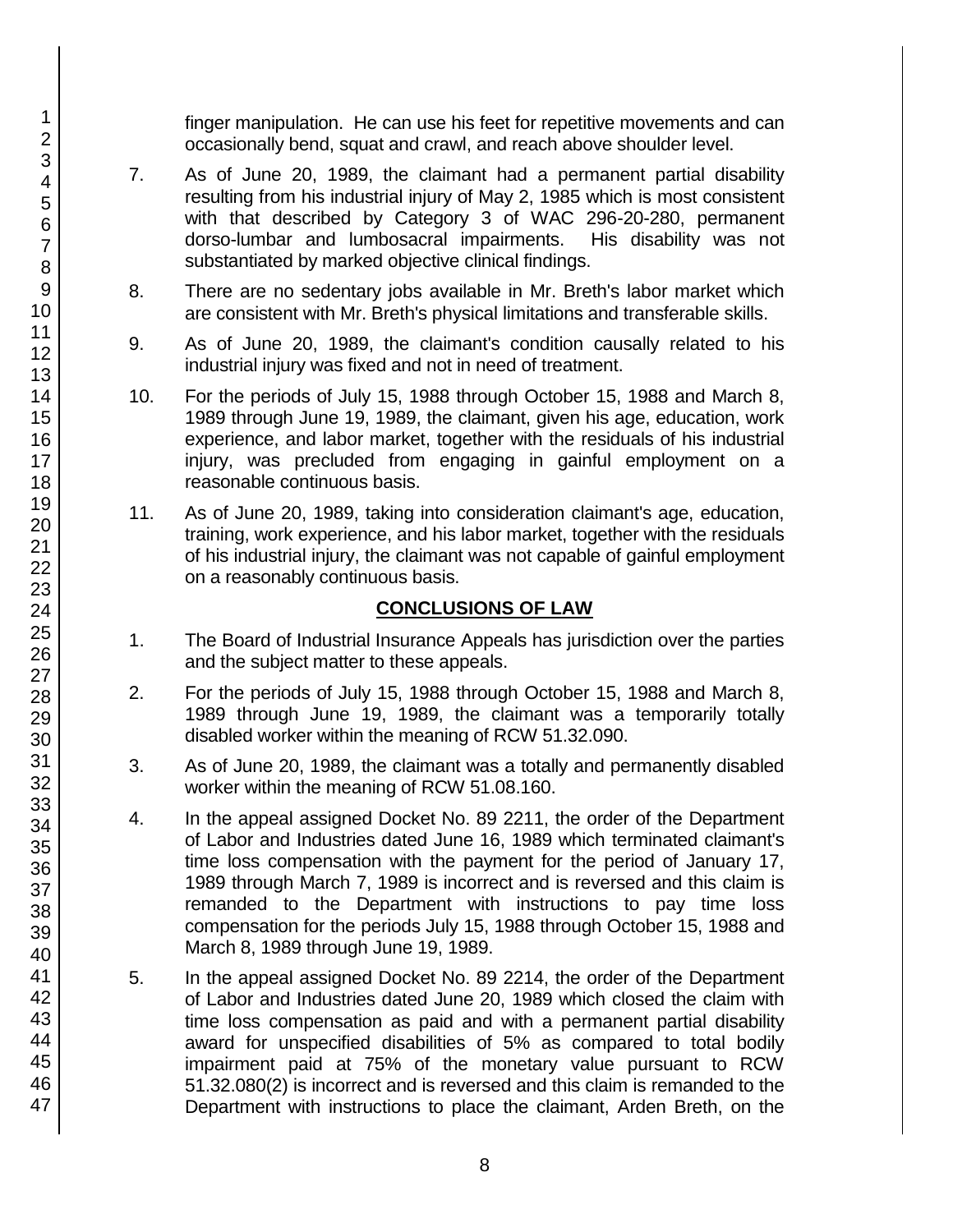pension rolls as a permanently and totally disabled worker as of June 20, 1989.

It is so ORDERED.

Dated this 10<sup>th</sup> day of December, 1990.

#### BOARD OF INDUSTRIAL INSURANCE APPEALS

/s/  $\,$ SARA T. HARMON Chairperson

/s/  $\,$ FRANK E. FENNERTY, JR. Member

## **DISSENT**

The Board majority candidly admits that there are no court decisions in this state which address the issue of what constitutes an injured worker's relevant or reasonable labor market, insofar as that issue may affect the determination of whether such injured worker is permanently totally disabled. The majority then states that the only "logical approach" to this issue, under Fochtman at 295, is to consider the worker's residence as one of the "other relevant factors" in determining whether a worker is permanently totally disabled.

The majority has examined case law from other jurisdictions where the courts have refused to require the worker to move from his residence or search for work outside of his immediate community. In those jurisdictions -- Florida, Arizona, Minnesota -- the worker has been held, not surprisingly, to be entitled to total disability benefits if he is unable to find employment he can perform within his immediate community.

The majority says that our Act does not contemplate such a "limited approach." However, there follows considerable discussion and rhetorical questions about labor markets in general, and about there being "no hard and fast rule" on what constitutes a relevant labor market. Then, Mr. Breth's individual situation in Marblemount is discussed, concluding with the statement that "It is the industrial injury which now precludes him from continued employment in the location of his residence."

Thus, in spite of its statement about our Act not following such a limited approach, the majority has done exactly that, i.e., adopted the viewpoint of the other cited jurisdictions that the worker is entitled to total disability compensation if unable to find work he can perform" within his immediate community." In sum, says the majority, his labor market consists of the town of Marblemount, pure and simple.